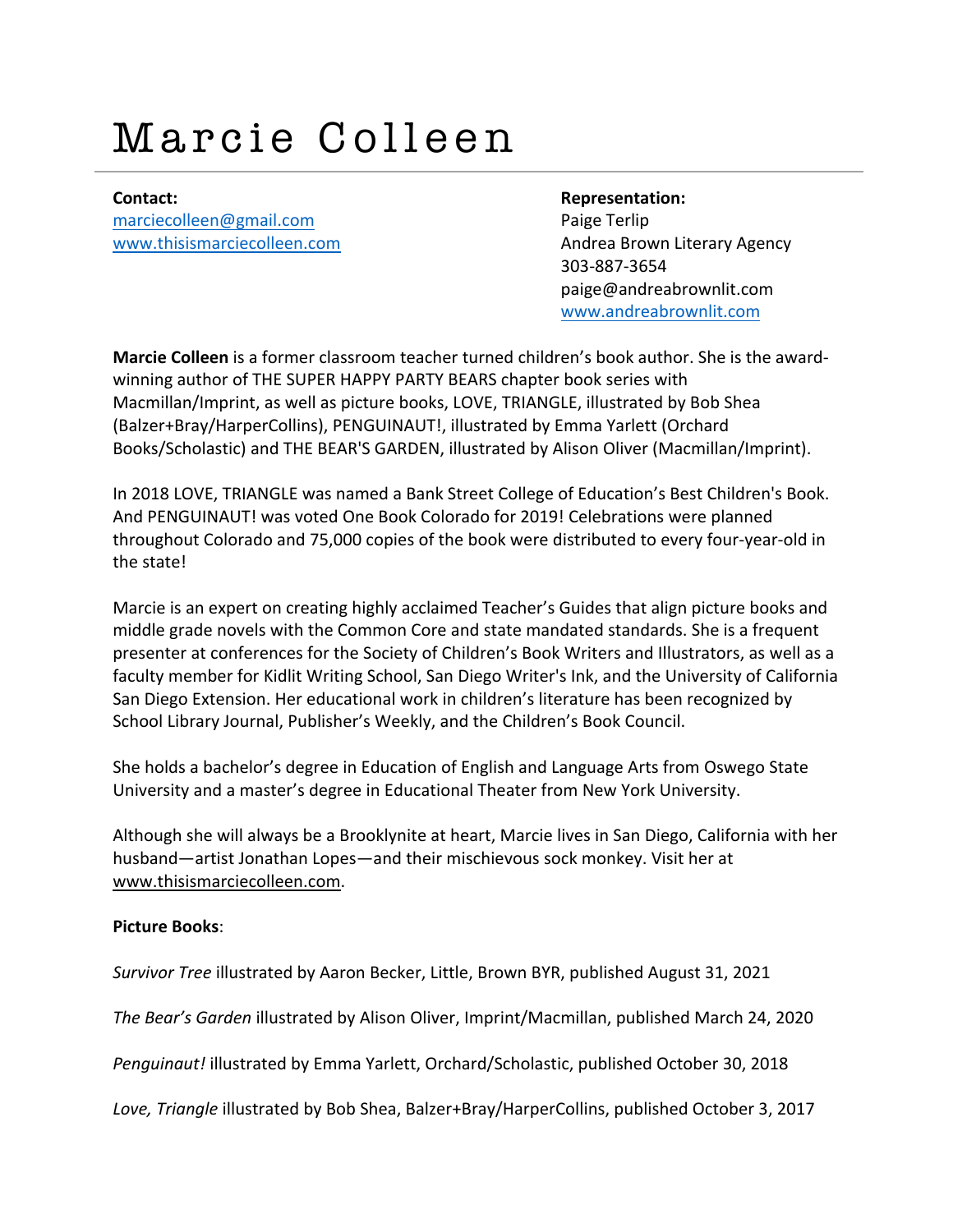### **Chapter Book Series:**

| My Pet Slime: DIY Diaries #1                            | (Epic! Originals January 10, 2022) |
|---------------------------------------------------------|------------------------------------|
| The Super Happy Party Bears #1: Gnawing Around          | (Imprint/Macmillan Sept 6, 2016)   |
| The Super Happy Party Bears #2: Knock Knock on Wood     | (Imprint/Macmillan Sept 6, 2016)   |
| The Super Happy Party Bears #3: Staying a Hive          | (Imprint/Macmillan March 14, 2017) |
| The Super Happy Party Bears #4: Going Nuts              | (Imprint/Macmillan March 14, 2017) |
| The Super Happy Party Bears #5: Bat to the Bone         | (Imprint/Macmillan Aug 15, 2017)   |
| The Super Happy Party Bears #6: The Jitterbug           | (Imprint/Macmillan Aug 15, 2017)   |
| The Super Happy Party Bears #7: Tiny Prancer            | (Imprint/Macmillan Sept 5, 2017)   |
| The Super Happy Party Bears #8: Cruising for a Snoozing | (Imprint/Macmillan March 13, 2018) |
|                                                         |                                    |

### **Praise for Marcie's Books:**

#### *Survivor Tree*



Through simple, tender text, readers learn the life-affirming story of a Callery pear tree that grew and today still flourishes 'at the foot of the towers'…Hazy, delicate watercolor-and-colored pencil artwork powerfully traces the tree's existence...A lovely 20<sup>th</sup> anniversary tribute to the towers and all who perished-and survived. – *KIRKUS Starred Review*

A sensitive, accessible entry point into a relatively recent tragedy. – *Publisher's Weekly Starred Review*

Eloquent...a moving history and tribute to resilience – *Booklist Starred Review*

*Survivor Tree* which marks the 20th anniversary of 9/11, is like its subject; a stately monument to resilience. - *Shelf Awareness Review*

A story of history and hope, of tragedy and resilience. - *Midwest Book Review*

While there have been several books to date about the Survivor Tree, this one is particularly well suited to young audiences and perfectly reflects the book's dedication: "May peace and hope grow from the darkest of our days. - *The Horn Book Starred Review*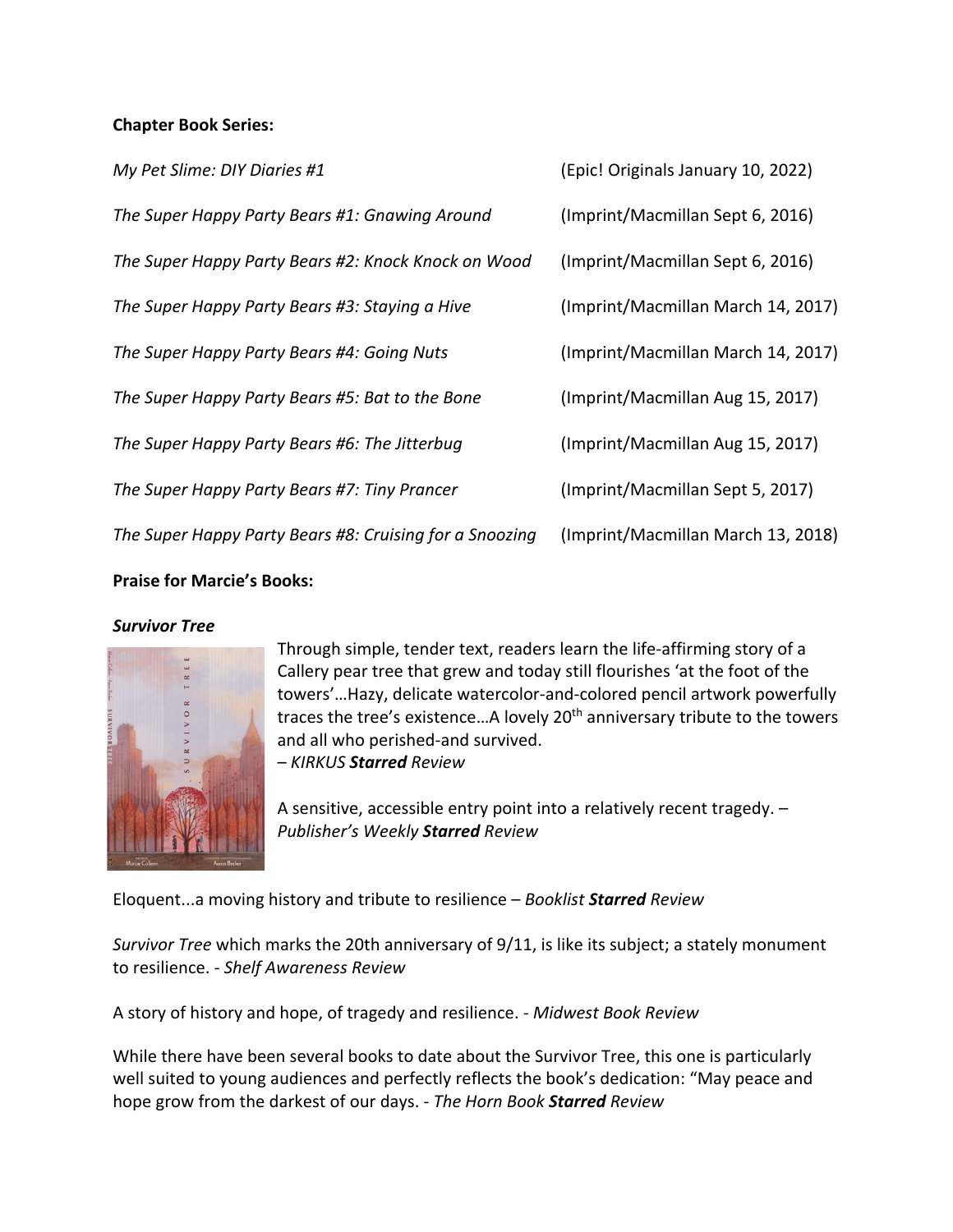### *The Bear's Garden*



A well-illustrated, beautifully written tale of encouragement… – *Kirkus Starred Review*

Seamlessly marrying truth and imagination, this charming story reminds readers of the importance of one person's care and as well as the power of community." – *Bookroo*

an affectionate ode to a community garden. - *Publishers Weekly*

This charming picture book celebrates the joy of working together to create beauty in surprising places. - *A Mighty Girl, (Making an Impact: 35 Mighty Girl Books About Charity and Community Service)*

Inspired by the real Pacific Street Brooklyn Bear's Community Garden, this story is a sweet reminder of how powerful communities can be when they come together to create something beautiful. - *The Bulletin of the Center for Children's Books (BCCB)*

Colleen's text captures the hope, humor, and love of the protagonist. A great addition to the growing urban gardens genre, and a good general purchase. - *School Library Journal*

#### *Penguinaut!*



This empowering story is conveyed beautifully with simple text that's distinguished by gentle wordplay and remarkable mixed-media illustrations. A funny and sharp story with nuance. - *Kirkus Reviews*

A fun, unsentimental adventure in friendship and independence*.* - *Booklist*

## *Love, Triangle*



A happy marriage of funny (and almost nonstop) geometric wordplay ("Circle and Square's friendship was bent out of shape") and Shea's freewheeling cartooning. - *Publisher's Weekly*

A cautionary tale for young readers, this book gives new insight into developing relationships while bringing new acquaintances into a friendship circle. A solid general purchase for all libraries. - *School Library Journal*

Sophisticated - *Kirkus*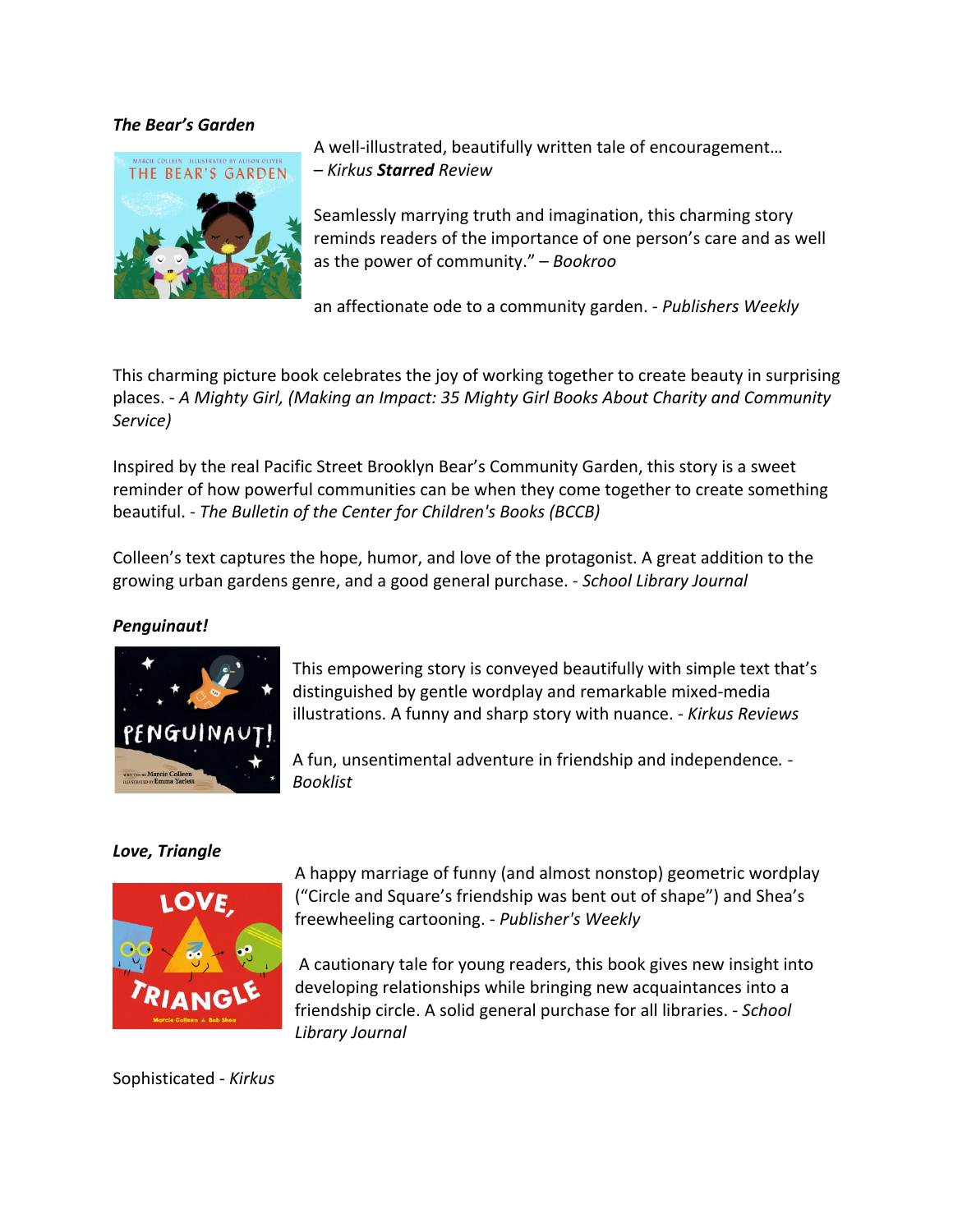A geometric romp full of word play and colorful pop art cartooning. - *Bank Street College of Education*

### *The Super Happy Party Bears* **series**



"Colleen has created a series that is funny, charming and upbeat. Bright, cartoon-style art adds to the humor and appeal. Short, fast-paced chapters will keep new readers engaged." - *School Library Journal*

"The pure delight of the story will easily draw youngsters in and probably turn a few grumpy frowns upside down." *-The Bulletin of the Center for Children's Books (BCCB)*

#### **Honors and Awards:**

*Survivor Tree* "ALA Notable Books for Children's Books 2022."--*Association for Library Service to Children*

*Survivor Tree* "2022 Notable Social Studies Trade Books list."--*National Council for the Social Studies (NCSS), the Children's Book Council*

*Survivor Tree* "Children's Choices 2022 list." --*The Cooperative Children's Book Center at the University of Wisconsin-Madison*

*Survivor Tree* **"Best Children's Books of the Year 2022."**--*Bank Street College of Education*

*Survivor Tree* **2021 Best Nonfiction Picture Book**--**Nerdy Book Club**

Marcie Colleen named the 2019 APPLE Celebration of Reading Author, Henderson, Nevada

*Penguinaut!* named One Book Colorado 2019

*Love, Triangle* was a Bank Street College of Education Best Children's Book of the Year (2018 edition) in the 5-9 Humor Category

*Love, Triangle* was a finalist for the 2018 Society of Children's Book Writers and Illustrator's Crystal Kite Award for the California/Hawaii Region

#### **Press:**

Listen to Marcie Colleen on the LB School & Library Podcast https://soundcloud.com/user-419678114-286926981/marcie-colleen-on-survivor-tree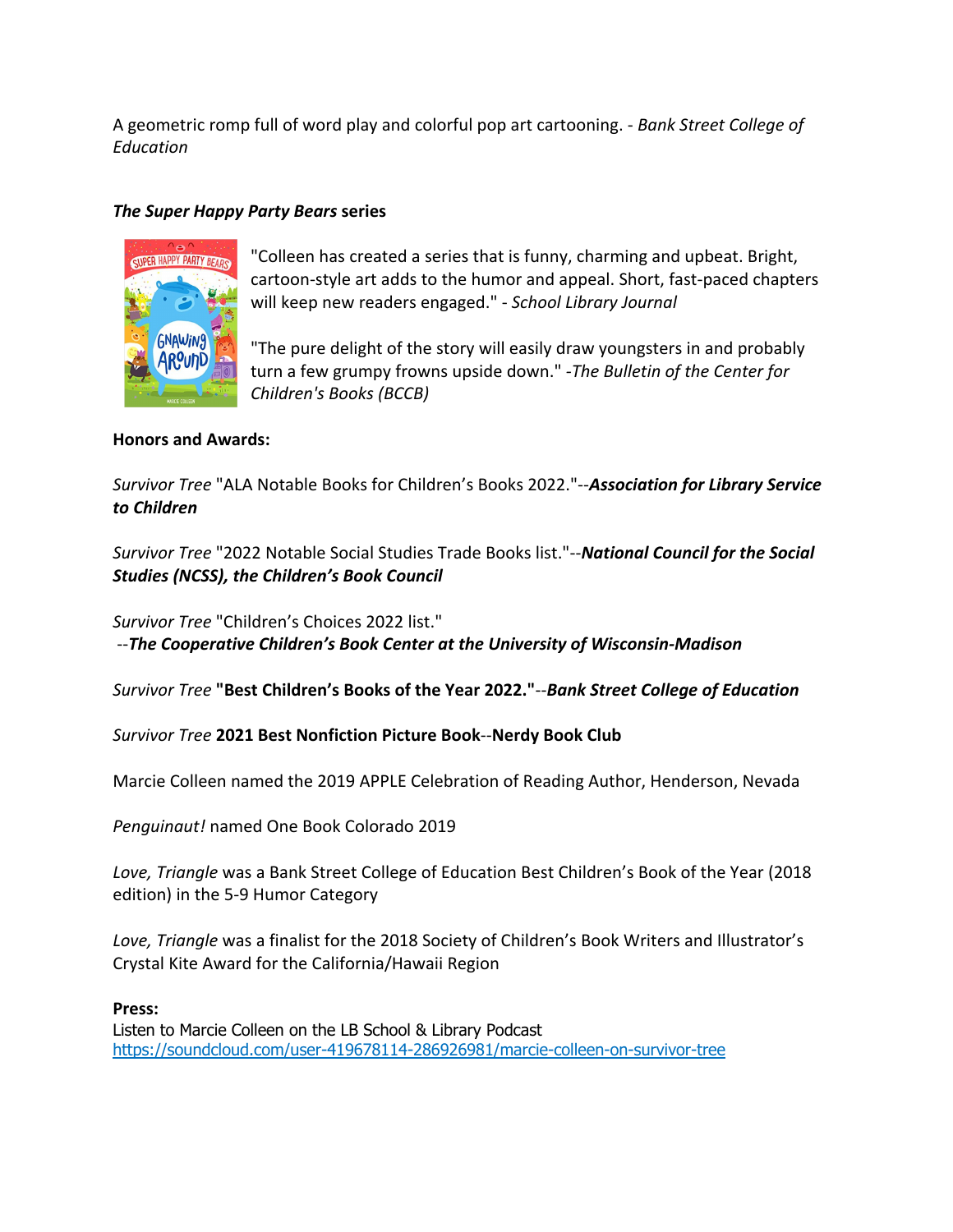Five Questions for Marcie Colleen and Aaron Becker - The Horn Book https://www.hbook.com/story/five-questions-for-marcie-colleen-and-aaron-becker-2021

The Children's Book Podcast interview (*The Bear's Garden*) https://www.matthewcwinner.com/post/marcie-colleen-581

Kidlit TV's Storymakers episode with Marcie Colleen https://kidlit.tv/2018/03/storymakers-with-marcie-colleen/

All the Wonders Podcast Interview with Matthew Winner http://www.allthewonders.com/podcasts/marcie-colleen-all-the-wonders-episode-320/

Marcie Colleen Invites Young Readers to Her Super Happy World of Children's Books, Huffington Post article https://www.huffpost.com/entry/marcie-colleen-invites-young-readers-to-her-superhappy\_b\_57b4b41fe4b07c799cb073d9

'Penguinaut' named 2019 One Book Colorado selection, The Denver Channel https://www.thedenverchannel.com/lifestyle/family/penguinaut-named-2019-one-bookcolorado-selection

#### **Presenter/Speaking Engagements**

"Help! I'm on Draft 39!" workshop, New England SCBWI Conference, virtual, April/May 2022

"Nuts, Bolts, and Layer Cakes!" chapter book workshop, New England SCBWI Conference, virtual, April/May 2022

Eat Dessert First! How Play Inspires New Inquiry in Young Writers, roundtable, NCTE National Convention, Baltimore, MD, November 2019

Apple Partnership Celebration of Reading, Henderson, NV, September/October, 2019

Seattle Children's Book Festival, Seattle, WA, September 2019

San Diego Festival of Books, San Diego, CA, August 2019

nErDcamp Event, Del Amo Barnes & amp; Noble, Torrence, CA, July 2019

nErDcamp So Cal, Torrence, CA, July 2019

Tips for Creating a Satisfying Resolution (breakout session); Creating Educational Materials to Sell More Books (breakout session); and What Training for the NYC Marathon Taught Me About Writing (opening keynote), Writers Who Run Retreat, Dillard, GA, June 2019